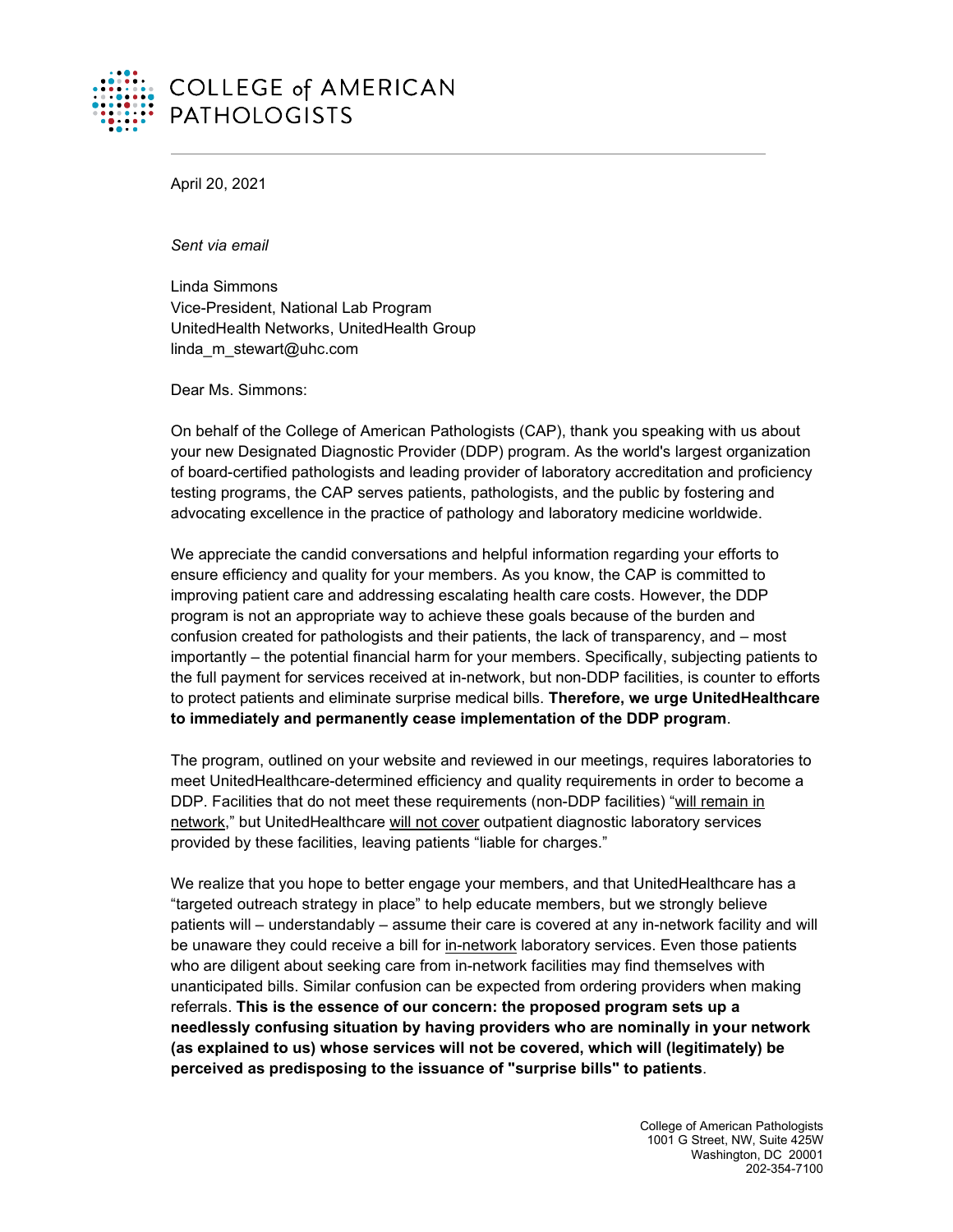

## **COLLEGE of AMERICAN PATHOLOGISTS**

A "one-time exception" for services received at a non-DDP facility appears to acknowledge the confusing nature of the proposed program, but is not an adequate remedy to this kind of coverage failure. In fact, subjecting patients to unexpected charges for in-network care and requiring them to submit a burdensome appeal to reprocess claims, would functionally circumvent and contradict the bipartisan congressional intent to protect patients through passage of the No Surprises Act, which the CAP strongly supports. Patients want choice, convenience, and no surprises in all aspects of their care.

While the patient harm outlined above is reason enough to withdraw the DDP program, the onerous and non-transparent requirements placed on providers are a further concern. In addition to the actions needed to become a DDP, the requirements around efficiency and quality have not been clearly communicated to providers. We acknowledge UnitedHealthcare's stated desire to work with all in-network facilities to ensure they become DPP, and importantly, we appreciate UnitedHealthcare's recognition that laboratories from different settings should be evaluated differently for their efficiency. However, we continue to emphasize that it is crucial UnitedHealthcare meaningfully take into consideration the range of activities within pathology services and the variation of associated costs and resources across different settings, including hospital laboratories. As we discussed with you last month, outpatient pathology and laboratory services – including those provided at both freestanding and hospital locations – are critically important to ensure coordinated patient care.

Similarly, the additional requirements put forward by UnitedHealthcare in your Laboratory Test Registry Protocol would take significant time, resources, and education to implement, on top of the efficient and adequate CPT coding currently in use. The CAP strongly supports the continued use of the CPT code set as it is developed with broad stakeholder input and provides a uniform language that accurately describes medical, surgical, and diagnostic services provided by physicians and other qualified health care professionals. UnitedHealthcare's assertion that additional test information is needed does not warrant the added burden and stress of test registration, nor the deviation from consistent, uniform, national coding practices. Again, as with the DDP program, such unnecessary changes risk interfering with the ability for a patient to receive timely and appropriate services.

Hindering access to pathology and laboratory services through confusing and burdensome programs negatively affects patients' diagnosis, treatment, and outcome, all of which can translate to increased costs and decreased patient satisfaction down the road. Now more than ever, patients and their treating physicians are relying on the expertise of pathologists and the availability of appropriate testing. **Therefore, in addition to our concerns about the DDP, we continue to urge UnitedHealthcare to permanently cease implementation of the Laboratory Test Registry Protocol**.

Both the DDP and test registry protocol unnecessarily burden pathologists and result in potential adverse consequences for patients. With the DDP program in particular, the actions by UnitedHealthcare fail to adequately cover pathology and laboratory services, circumvent recent efforts to protect patients from surprise medical bills, and potentially shift medically necessary health care costs onto your members. It is imperative that pathology practices and